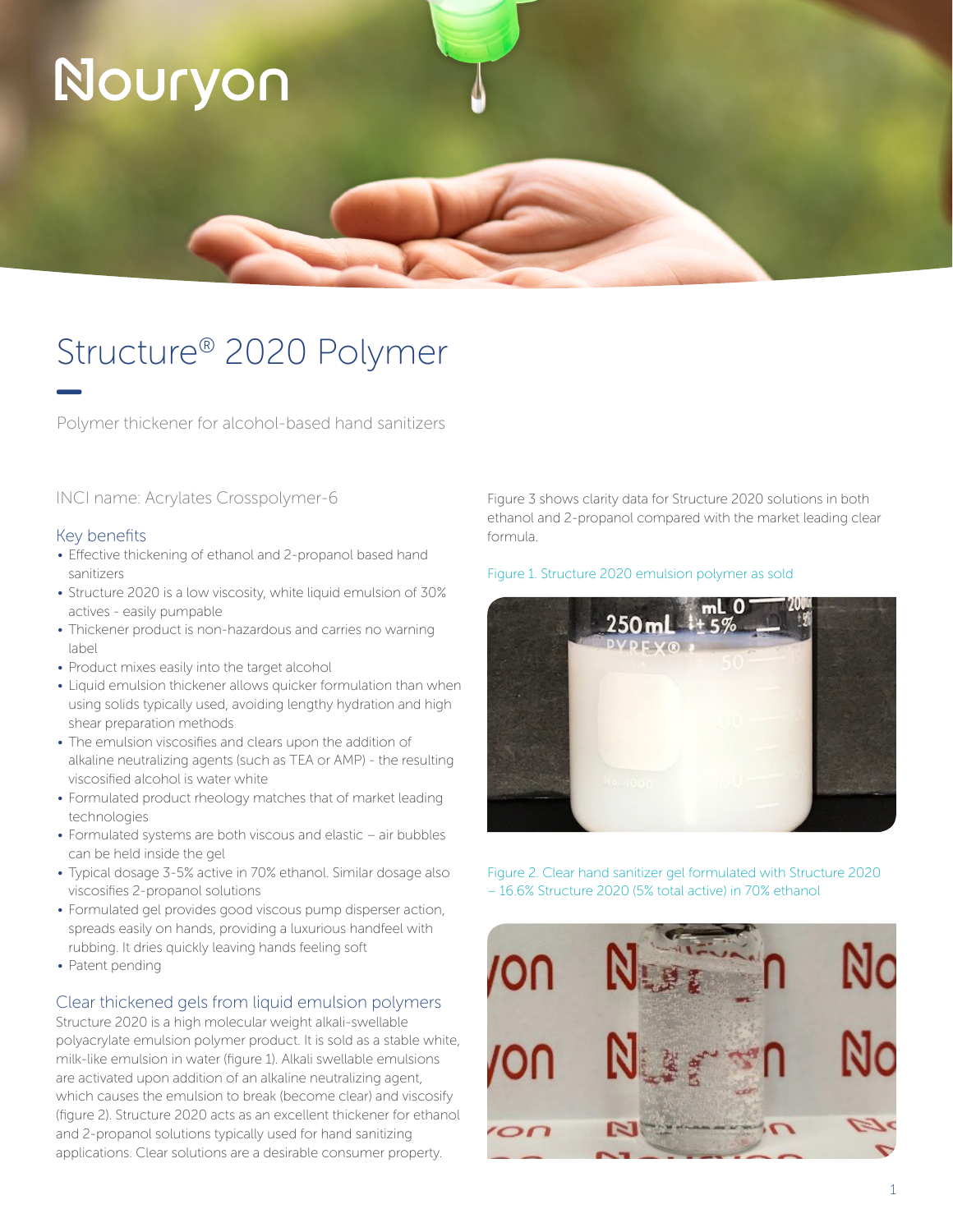### Figure 3. Clarity of formulated hand sanitizer gels using 5% total active Structure 2020 using ethanol and 2-propanol, compared with the market leader

| Formulated hand sanitizer gel      | Clarity (NTU) |
|------------------------------------|---------------|
| 70% ethanol with Structure 2020    | 75            |
| 70% 2-propanol with Structure 2020 |               |
| Leading commercial brand           | 53            |

It has been observed that the use of higher alcohol concentrations than 70% may lead to higher turbidity when using Structure 2020 in the final gel.

### Rheology of formulated hand sanitizers using Structure 2020

The flow characteristics of a hand sanitizer over a variety of shear conditions are an important component of the consumer experience with a clear alcohol-based hand sanitizers. This includes high shear environments such as during pump dispensing and hand rubbing, to low shear environments, such as shelf appearance and initial texture post dispersing. Structure 2020 is developed to follow very similar rheological properties to the leading 70% ethanol-based hand sanitizers on the market today as shown in figure 4. This rheological behavior should mean that Structure 2020 formulated hand sanitizers meet customer expectations when formulated and applied.

Determination of the preferred rheology of the finished sanitizing gel rheology depends upon the customer expectation, alcohol selected and concentration of the alcohol in the final formulation. Our studies show that suitable gels can be created in concentrations between 3 and 5% active. As Structure 2020 is 30% active, this means a dose range of between 10 and 16.6% as sold product.

Figure 4. Anton Paar measurement of the 16.6% Structure 2020 formulation in ethanol (grey line), in 2-propanol (red line) when compared with the leading consumer product (black line)



### Ease of thickener formulation

Most gelled hand sanitizers today use high molecular weight powder polymer thickeners during production. These powders are difficult to disperse and take a long time to hydrate, leading to elongated batch times requiring specialty equipment. Structure 2020 is a 30% active liquid emulsion polymer, meaning it requires no specialty production equipment. It can be easily pumped into mixing tanks and vessels, and quickly disperses into ethanol/2 propanol without the need for extreme shear. Because it is a lower activity liquid, a larger volume is required to provide thickening. Care should be taken to include the 70% water included in the product when calculating the formulation requirements (see below for framework formulations).

### Method of alcohol-based hand sanitizer gel preparation

Please follow all appropriate safety measures when dealing with hand sanitizer production. Although Structure 2020 has no hazard label or warnings, the main alcohol component in the hand sanitizer and the finished product formulations are flammable.

- Charge the chosen alcohol and any desired glycerine to the preparation vessel and stir
- Charge the desired amount of Structure 2020 to the dose tank adding any additional make up water to the Structure 2020 emulsion rather than to the alcohol charge
- Note that Structure 2020 contains 70% water, and this water should be used when calculating the desired alcohol concentration of the finished hand sanitizer gel
- Charge the diluted Structure 2020 into the alcohol, mixing well until the solution is homogenous Note that the emulsion may appear to flocculate during the initial charge, but this dissipates with stirring
- Add the chosen alkaline neutralizing agent triethanolamine (TEA) or aminomethyl propanol (AMP) - see below guidance on the amounts to be added Formulation pH should be brought above pH 7 Note that ionic neutralizing agents (i.e. NaOH) are not suitable for this system
- The addition of the neutralizing agent will cause the emulsion to break (removing the milky appearance) and cause the solution to viscosify

Caution should be taken to minimize air entrainment if bubbles are not desired in the end formulation

- Continue stirring until homogenous
- Dispense and pack

For other components required in the formulation, a best practice guideline is to add more-hydrophobic ingredients into the alcohol charge, and more hydrophilic components in with Structure 2020. It is advised to avoid formulating electrolytes into the system due to impacts on gel rheology, and drying effect on the hands.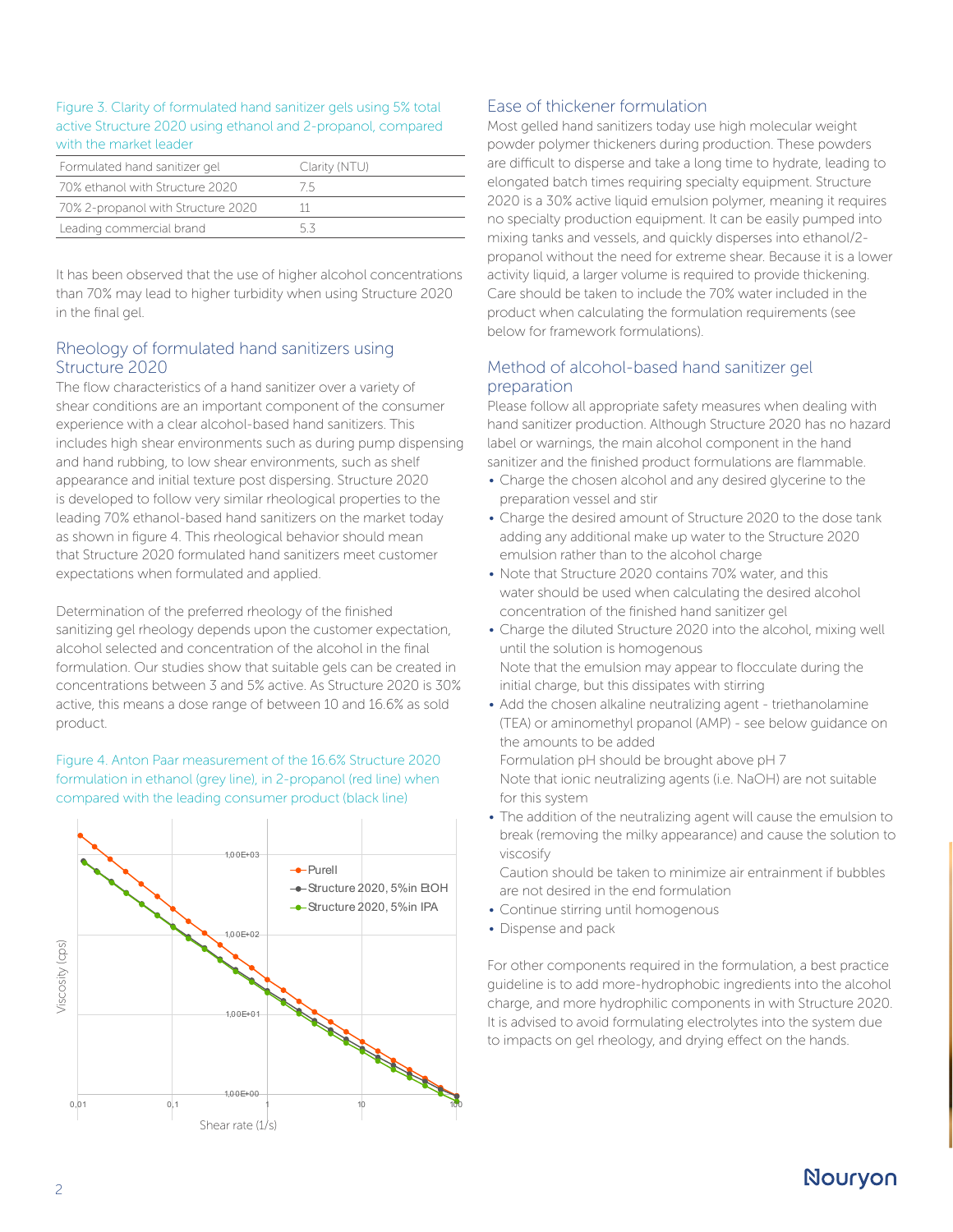### Neutralizing agent dosing guidance

To initiate viscosification of Structure 2020, an alkaline neutralizing agent needs to be added to the alcohol solution containing the dilute emulsion. The acid number of the Structure 2020 emulsion is 1.26 x 10-3 mol COOH/g.

To achieve pH 7.1-7.5 in the finished gel, the following guideline dosage should be used for two recommended organic neutralizing agents:

Per gram of Structure 2020 added, 0.38g of 50% aminomethyl propanol (50% AMP) should be added

Per gram of Structure 2020 added, 0.32g of triethanolamine (TEA) should be added

### Framework formulations

To prepare effective hand sanitizers from ethanol or 2-propanol, the following formulations are provided for guidance, giving the viscosity, pH and clear appearance as described below. Modification of some of the ingredient's concentrations will modify the properties of the gel. So too, addition of other ingredients that might be included in the formulation i.e. perfume, color etc.

### Ethanol based hand sanitizer – 5% active Structure 2020

| Fthanol                                                | 70%                     |
|--------------------------------------------------------|-------------------------|
| Glycerol                                               | 0.5%                    |
| Structure 2020                                         | 16.6% (5% total active) |
| Water                                                  | 11%                     |
| Aminomethyl propanol                                   | 1.9% (50% solution)     |
| Resulting viscosity (Brookfield Sp 5,<br>20 RPM, 20°C) | 6400 cps                |
| Resulting pH                                           | 75                      |
| Resulting appearance                                   | clear                   |
|                                                        |                         |

### 2-Propanol based hand sanitizer

| 2-Propanol                                             | 70%                     |
|--------------------------------------------------------|-------------------------|
| Glycerol                                               | 0.5%                    |
| Structure 2020                                         | 16.6% (5% total active) |
| Water                                                  | 11%                     |
| Aminomethyl propanol                                   | 1.9% (50% solution)     |
| Resulting viscosity (Brookfield Sp 5,<br>20 RPM, 20°C) | 5600 cps                |
| Resulting pH                                           | 74                      |
| Resulting appearance                                   | clear                   |

The amount of Structure 2020 can be varied to meet desired properties.

### Physical properties of Structure 2020

Structure 2020 is an emulsion polymer. It is not stable to freeze/ thaw cycles and must be maintained above freezing prior to use. Please consult the material safety data sheet for guidance and handling.

### Product specifications

| Specification  | Parameter Limits                                                |
|----------------|-----------------------------------------------------------------|
| Solids         | $29 - 31%$                                                      |
| рH             | $22 - 3$                                                        |
| Viscosity (cP) | 10,000-15,000 (pH 9.0,<br>NaOH, 25°C, 10 rpm),<br>$2.5\%$ (dry) |

### Other typical data (not specifications)

| Chemical and physical data | <b>Typical Value</b>           |
|----------------------------|--------------------------------|
| Appearance                 | white Emulsion at 20°C         |
| Density                    | 8.82 lbs/US gal. at 25°C       |
| Specific Gravity           | $1.06$ g/cc at $25^{\circ}$ C  |
| Viscosity                  | $<$ 200 cps at 25 $^{\circ}$ C |



### Nouryon